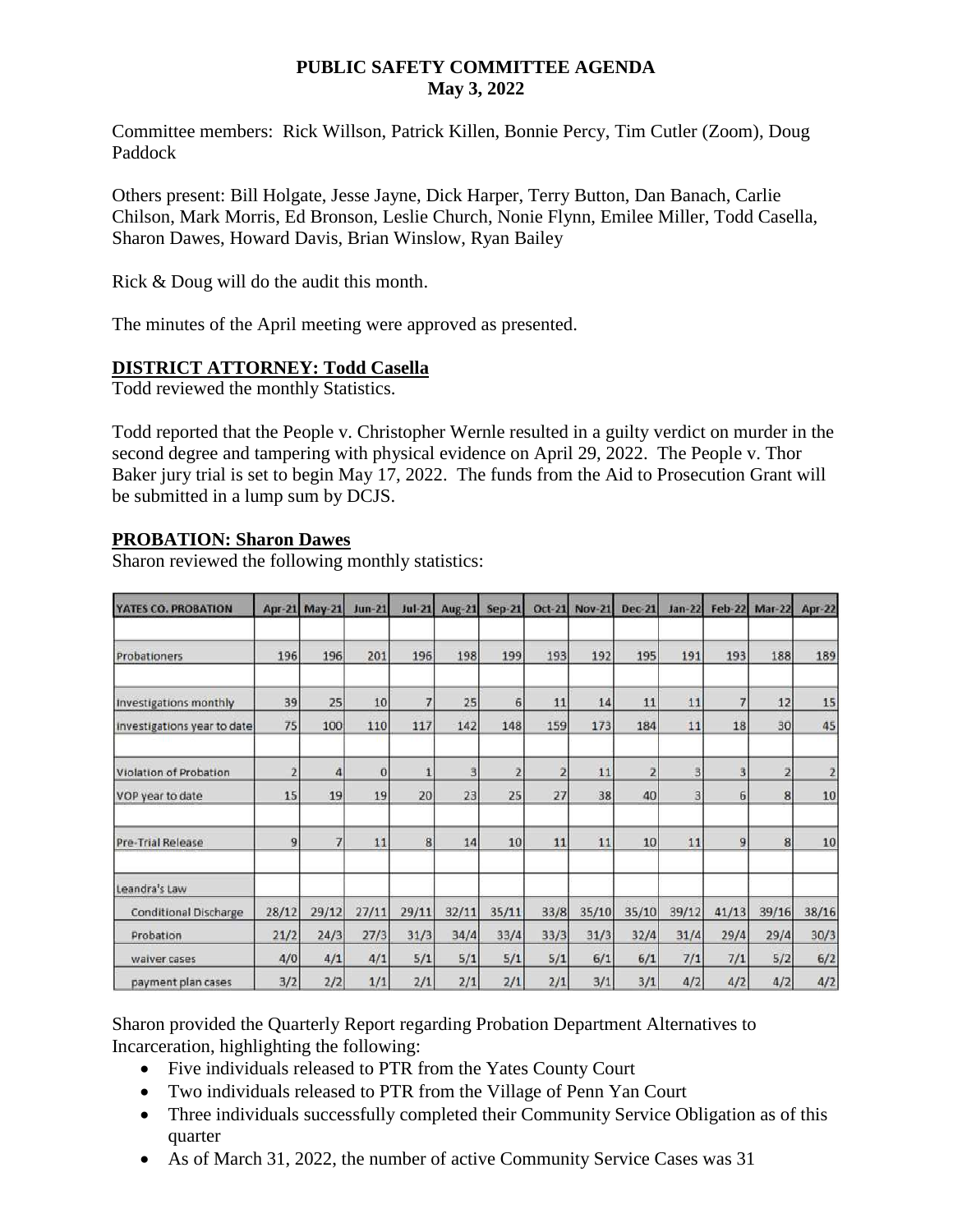# **EMERGENCY MANAGEMENT: Brian Winslow**

Brian reviewed their Capital Plan regarding vehicle replacement.

Brian reviewed the following resolution that would be needed. After discussion/edits the Committee approved:

• Set Date for Public Hearing on Proposed Local Law 3-2022 Entitled "A Local Law" Creating the Department of Emergency Services in the County of Yates"

### OEM & Fire

Brian reported that he attended 3 County meetings Diane attended the Lake District Monroe County meeting.

Brian reported that they finished the Wildland Search & Rescue-Penn Yan FD Training, it was well attended, and they started the Apparatus Emergency Operator-Benton FD Training.

Brian reported that they continue to meet about the Radio Project and Highway/OES Building.

Brian reviewed the Brian reviewed the various Emergency Responses they participated in, highlighting the following:

- Assisted PYPD & PYFD w/suicidal person Village of PY
- PIMVA rollover Old Bath Rd.-Penn Yan FD
- House fire Rt. 364 Middlesex

#### EMS

Brian reported that Ryan is scheduling and submitting paperwork for the Spring EMT Refresher, Ryan has completed module 5/6 of the NYS Code Enforcement Training, they are scheduling EMS students for testing that was originally delayed due to a snow storm in March, they are scheduling CME based trainings with LifeNet of NY, and they attended the Wildland Rescue/UTV Training with BKPFD.

#### **SHERIFF: Howard Davis**

Howard reviewed the following resolutions that would be needed. After discussion the Committee approved.

- Recognize Peace Officers' Memorial Day
- Recognize National Correctional Officers' and Employees' Week
- Discontinue Res. 314-04 (Admin fee)
- Authorize Sheriff to Fill Correction Officer Sergeant Position

The Committee decided that the resolution entitled Recognize National Correctional Officers' and Employees' Week should be added to the Special Legislative Meeting being held that afternoon, so it can be passed in a timelier manner.

Howard reviewed the Capital Plans: Fleet Vehicle Project, 911 Dispatch C.A.D. Upgrade, Body Worn Camera (BWC) Project, Equipment Storage Building Project, and the Communications Shop Project.

Howard reviewed the Jail Population report, there are 8 Federal, 28 Yates County, 23 males and 5 females, for a total of 28. The youngest in Jail is age 23 and the oldest is age 64. Starting Saturday, they have to allow full visitation again. The two restrictions are that the inmate, visitor, and officer in the visitation area have to have their temperatures checked and they have to wear a mask.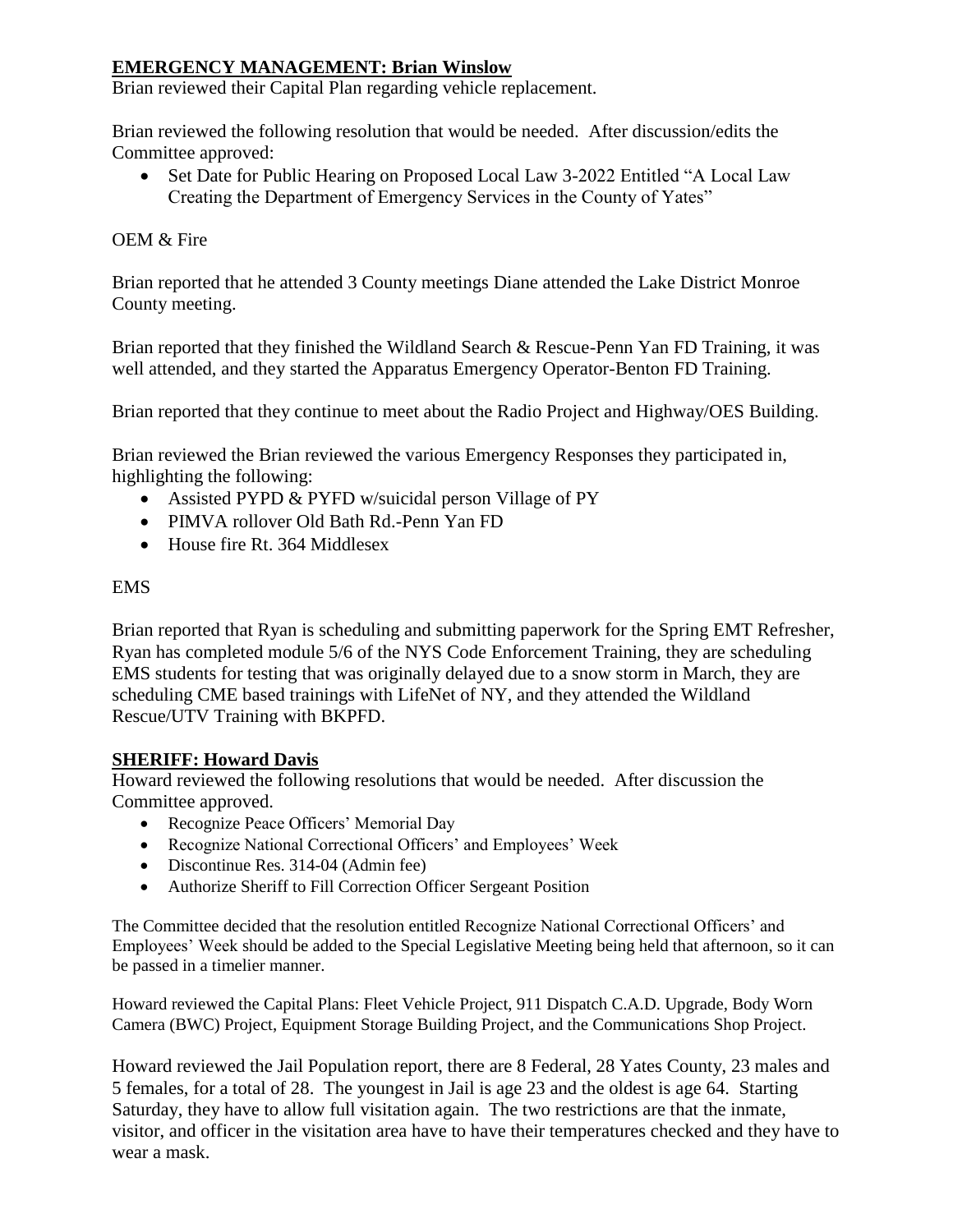Howard reported that Friday the  $6<sup>th</sup>$ , they have three officers graduating from basic correction officer school in Seneca County.

Howard reported that they held the Drug Take Back, which was quite successful. They collected 187 pounds just on site Saturday and then cumulatively, with all the drug take back containers throughout the County they delivered a total of 274 pounds that they delivered to the DEA.

Howard reported that Scott Backer retired with 29 years last Friday, the 29<sup>th</sup>. He has been provisionally replaced with Sr. Inv. Arlyn Cunningham. They are waiting on the state to release the application or at least the opening date for applications for the next lieutenants' test.

Howard reported that the Finger Lakes Times sought an interview with the Sheriff regarding recruitment and retention issues.

Howard reported that there was a meeting with KLA on 2022 preseason navigation marine patrol services on 4/28. They are looking at purchasing an AED and they are interested in replacing one for the boat.

Howard reported that there was a memo issued closing the issue on daylight savings time between the Sheriff's Office and the three Council 82 Unions.

There was discussion of different places and techniques to recruit more employees.

Howard reviewed the monthly agency statistics for March 2022. Highlights follow: EMS Illness Calls: 188 EMS Mutual Aid: 38

Howard reported that they took in \$53,812.24 for March revenue.

# **COMMUNICATIONS PROJECT: Doug Paddock**

Doug reported that the County Attorney has assured them that they will close on the Dundee tower site today, May 3<sup>rd</sup>. This will allow them to proceed with construction on that site.

Doug reported that they are continuing to have a discussion with the preferred vendor for the Land Mobile Radio. He thinks that they are very close to having a having an agreement.

Doug reported that with the Microwave vendor, all the documents have been received and The County Attorney is reviewing them to make sure that they're complete so that they can hopefully get a contract with the Microwave vendor in the very near future.

Doug reported that the site construction at Sherman Hill and Public Safety Building through Kaplan-Schmidt contract has been signed.

Doug reported that they received the contracts for the package engine generators from Kinsley Power Systems, but they need to insurance certificates. He has followed up with  $C & S$  to make sure they get those.

Doug reported that the Bluff Point and Ovid Tower Site construction bids came in yesterday and he has distributed a resolution to accept the bid from Kaplan-Schmidt. Kaplan-Schmidt will be doing the constructions at all six sites, making it much easier to manage.